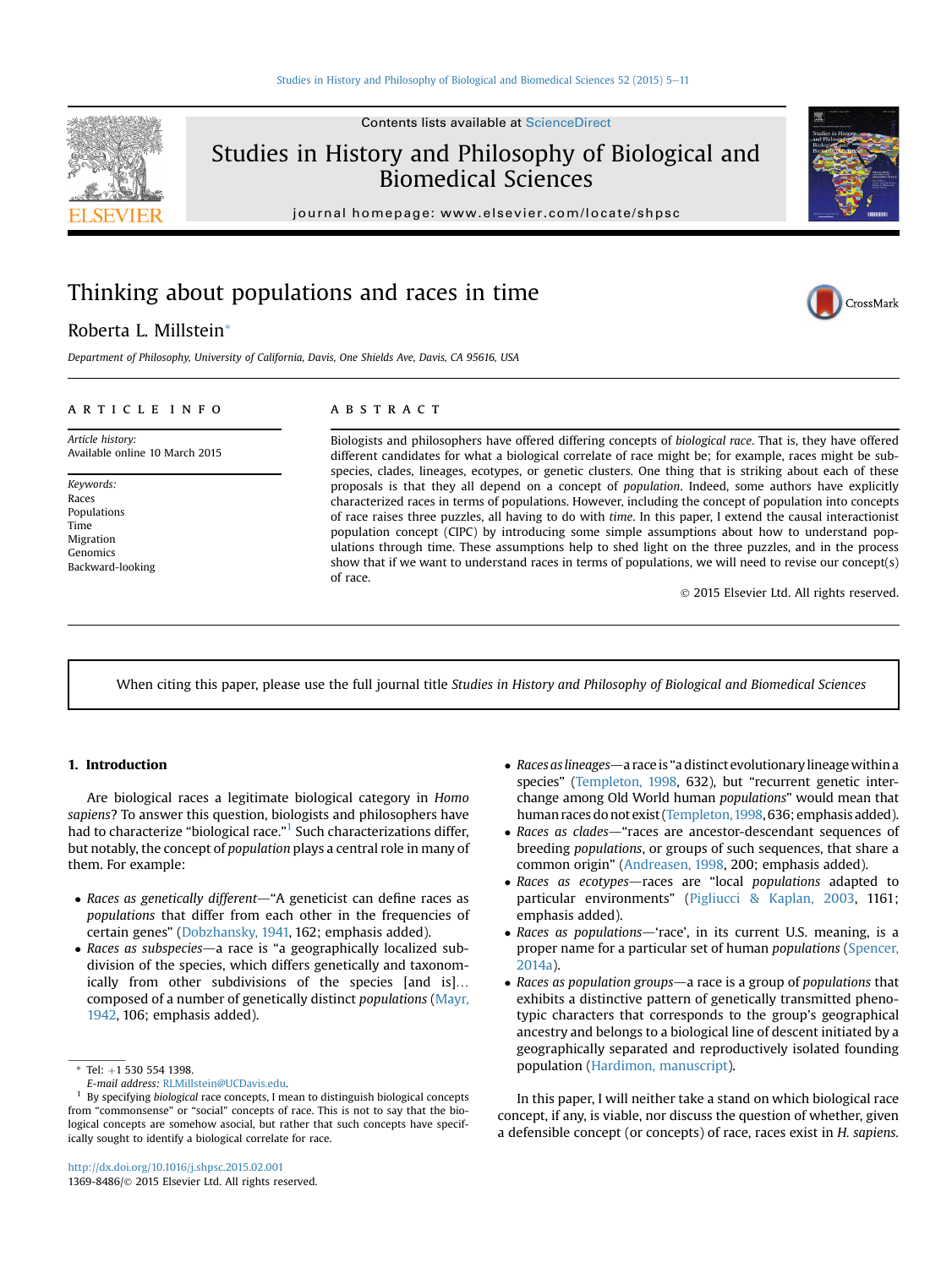Rather, I examine three puzzles that result from including a population concept in a race concept:

- 1. Population membership at a time: Can a person be a member of more than one population at a time, as we would say that a person can be a member of more than one race?
- 2. Forward-looking vs. backward-looking concepts: Is "race" a "backward-looking" concept (i.e., looking to the past), and is "population" a "forward-looking" concept (i.e., looking to the future)? If so, have confusions been introduced by characterizing "race" in terms of "population"?
- 3. Status of genetic clusters: Can genetic clusters (see, e.g., [Rosenberg et al. 2002, 2005\)](#page-6-0), the result of interactions from different points in the past, be understood as delineations of populations or races or both?

Note that all three puzzles involve time. Among race scholars, Lisa Gannett has usefully drawn attention to the importance of time in thinking about races and populations; I thus use her work as a springboard. She argues that thinking about time supports the view that there are multiple legitimate concepts of "population," depending on research context ([Gannett, 2003\)](#page-6-0). For example, one researcher might wish to predict the future composition of a particular population's gene pool, given the population's current size, genetic composition, breeding structure, and rates of mutation and migration. Such a researcher, Gannett suggests, would use a forward-looking population concept, relying on breeding units to delineate the population; the organisms that are interbreeding will determine the future gene pool, regardless of their past origin(s). Another researcher might want to compare adaptive differences among the same organisms—organisms, let us suppose, that have origins in different environments. Such a researcher, Gannett suggests, would use a backward-looking population concept, relying on ancestral relations to delineate the population; the researcher would not want to lump together in the same population organisms that had undergone different selection processes, even if they were now interbreeding. Thus, on Gannett's account, there are at least two different population concepts that a researcher might use, depending on the research question she was seeking to answer, one forward looking (using interbreeding as a criterion) and one backward looking (using ancestral relations as a criterion). $<sup>2</sup>$ </sup>

In a paper on the use of race in pharmacogenetics research, Gannett further states:

Genetic clustering tells us something about the ways in which individual genomes have been shaped by past, even long past, reproductive choices and environments. But what is it to say, further, that these genetic clusters themselves represent biological groups whose component individuals share "genetic ancestry" or a common "ancestral geographical origin"? Which ancestors (matrilineal, patrilineal, recent, remote)? Which geographical locations (country, city, village, riverbank, valley, continent, island)? Research context determines the geographical scale or historical period of interest  $(2005, 1237-8;$  $(2005, 1237-8;$  $(2005, 1237-8;$  emphasis added).

Here, Gannett seems to be suggesting that there is no privileged point in time (and no privileged place) that would univocally determine a person's "race."

Contrary to Gannett's pluralism about populations, [Millstein](#page-6-0) [\(2009, 2010a\)](#page-6-0) defends a monist population concept: the causal interactionist population concept  $(CIPC)$ .<sup>3</sup> In what follows, I extend (and slightly modify) the CIPC in order to show more explicitly how it incorporates time, using some relatively simple assumptions about how to understand populations through time. In light of this elaboration, I agree with Gannett that there is no privileged point in time that would univocally constitute a person's "race," but disagree with her claim that looking-forward and lookingbackward require different concepts of population. I then seek to shed light on the three puzzles I outlined above.

A note before proceeding: The authors cited above do not generally specify what they mean by "population." Or they default to population genetics' definitions of the term, which are themselves not clear and whose ambiguity raises various problems (Millstein,  $2009$ ).<sup>4</sup> This ambiguity necessitates the use of an articulated and defended conception of "population"; thus, I use the concept that I have previously defended, the CIPC. I suspect that it would possible to make similar points with an alternate concept of population (e.g., the population-as-deme concept discussed in [Millstein, 2014](#page-6-0)), but I have not fully explored that possibility, and I do not explore it here.

## 2. Incorporating time into the causal interactionist population concept (CIPC)

I begin by outlining the basic elements of the CIPC (see [Millstein,](#page-6-0) [2010a](#page-6-0) for further details). According to the CIPC, in ecological and evolutionary contexts<sup>5</sup> populations consist of at least two conspecific organisms who, over the course of a generation, are actually engaged in survival or reproductive interactions, or both. Reproductive interactions include both unsuccessful and successful matings (interbreeding), as well as offspring rearing. Survival interactions are almost as broad as Darwin's "struggle for existence," including competition for limited resources as well as cooperation. Social interactions are not a separate category, but may fall into either or both of the other two categories; social interactions that do not affect survival or reproduction are not relevant evolutionarily or ecologically.

The CIPC further specifies that the boundaries of the population are the largest grouping where the rates of interaction $6$  are much higher within the grouping than outside. Thus, organisms located in the same spatial area (including recent migrants) are part of the population if and only if they are interacting with other conspecifics. If a later grouping is causally connected by survival and/or reproductive interactions to an earlier grouping, then it is the same population, although fusing, splitting, and budding are in this essay

<sup>&</sup>lt;sup>2</sup> [Baum \(1998\)](#page-5-0) makes similar claims with respect to species concepts, distinguishing between a forward-looking interbreeding species concept and a backward-looking genealogical species concept.

<sup>&</sup>lt;sup>3</sup> However, it is a defeasible monism [\(Millstein, 2010b](#page-6-0)). Note that I will simply presume the CIPC here; see [Millstein \(2009, 2010a, 2010b, 2014\)](#page-6-0) for a defense. I recognize that the CIPC does not capture all biologists' utterances of the term "population" in ecological and evolutionary contexts, but it avoids difficulties encountered by other population concepts, e.g., difficulties with describing and predicting evolutionary dynamics. See [Barker & Velasco \(2013\)](#page-5-0) and [Stegenga \(2014\)](#page-6-0) for more recent defenses of population pluralism, discussion of which would take me afield from the arguments of this paper.

<sup>4</sup> See also [Kaplan, Pigliucci, Banta \(2015\)](#page-6-0) for discussion of a race debate where problems are caused by a failure to offer a defensible way of recognizing biologically meaningful populations.

<sup>5</sup> That is, the CIPC makes no claims about the concept of population in other domains, where it will likely differ at least in some if not many respects. My implicit claim here is that the proposed biological notions of race arise in ecological and evolutionary contexts, a claim that I take to be uncontroversial.

 $6$  Jim Griesemer has suggested to me that the strengths of interactions, and not just their rates, might be important for the constitution of a population (consider, for example, a rare reproductive event that nonetheless contributes new and important alleles to the population). This is a topic worthy of further consideration; I find the suggestion appealing, although I worry about how one would measure relative strengths.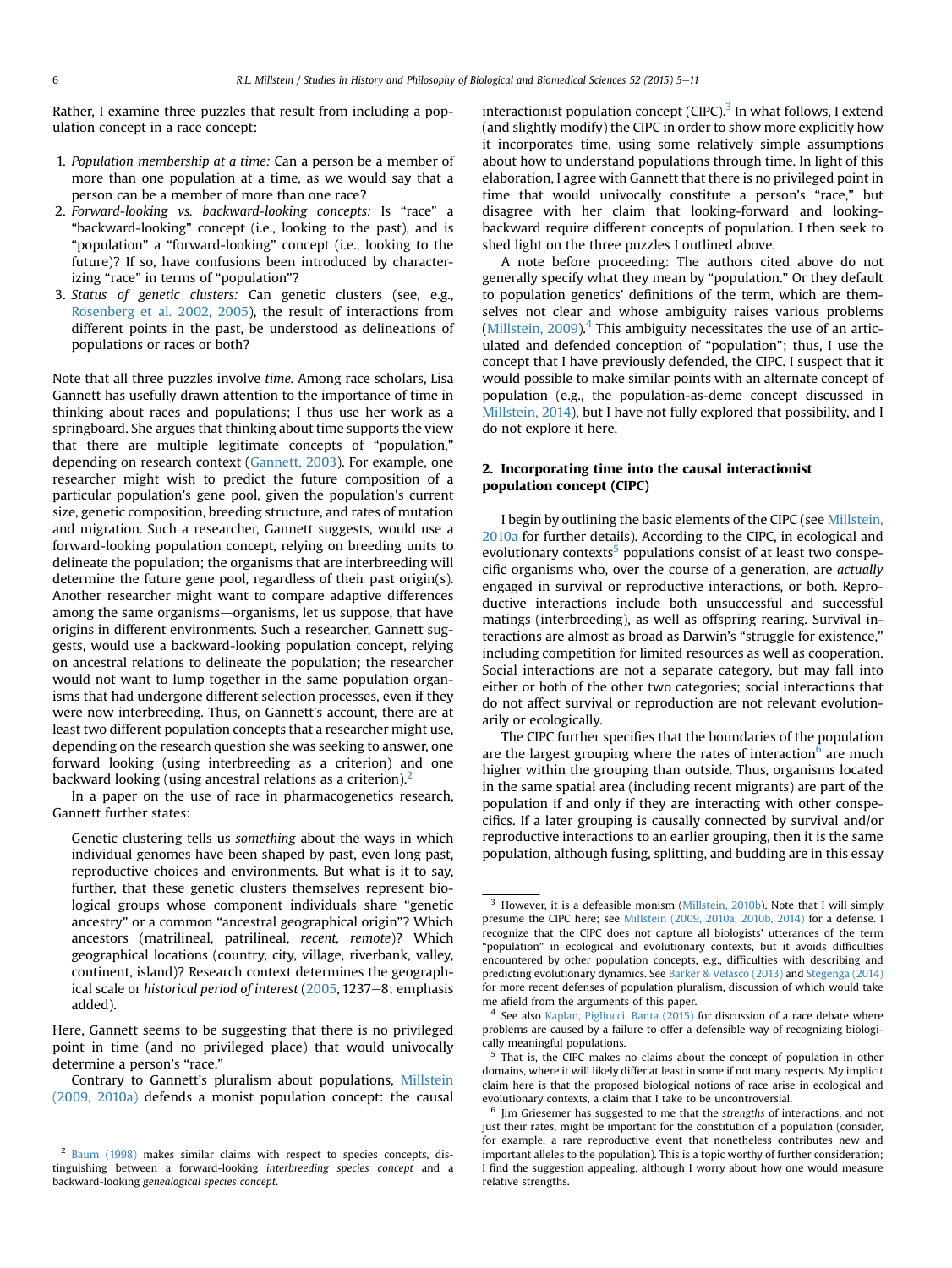<span id="page-2-0"></span>newly introduced as exceptions to this general rule (see discussion below). Thus, populations are continuous through time even as organisms die and new ones are born, just as organisms themselves are continuous through time even as cells die and new ones are born.

To understand populations through time, we need to know how populations begin (are "born"), how populations end ("die"), how to handle population splitting and "budding," and how to handle populations fusing. The CIPC specifies that new populations generally begin with interacting founders who are no longer interacting with others in the population, as might occur with geographical separation, and that populations end with the death of the last organism in the population, if not sooner [\(Millstein,](#page-6-0)  $2009$ . But more needs to be said. What follows are some simple and straightforward proposals for thinking about populations through time. These are intended to be uncontroversial and indeed unsurprising given longstanding biological practice. $8$  (What I hope to be more surprising are the consequences of accepting these proposals, as described in Section [3](#page-3-0)).

## 2.1. Populations fusing

If the organisms in one population  $a$  begin interacting with the organisms in a second population b, they will form a new population  $c$ . See Fig. 1). This follows straightforwardly from the core interactionist aspect of the CIPC, which relies on survival and reproductive interactions to delineate populations. Populations a and b cease to exist when their constituent organisms begin interacting, and a new population c, which could not reasonably be identified with either  $a$  or  $b$  and having a new dynamics and trajectory, is formed from the interactions of the former members of a and b.

#### 2.2. Population splitting and budding

Again focusing on interactions, if a significant fraction of the organisms in one population  $a$  cease interacting with a significant fraction of the rest of the organisms in population a, they will form two new populations,  $b$  and  $c$ . This is a splitting of population  $a$ ; population  $a$  ceases to exist. (See Fig. 2i). If, on the other hand, only a small fraction of the members of  $a$  cease interacting with the other members of  $a$ , we say that a new population  $b$  has budded off from population  $a$ , with population  $a$  persisting after the budding. (See Fig. 2ii).<sup>10</sup> In both splitting and budding, one population becomes two. In the budding case, the original population persists, but it does not in the splitting case. Obviously, there is a continuum between splitting and budding. The term "budding" can be reserved for the cases where a truly small fraction has separated off, leaving intermediate, uncertain cases to be considered as "splitting." The reason is that any sort of substantial separation would mean that the new



Fig. 1. Populations fusing. Populations  $a$  and  $b$  fuse to form a new population  $c$ .

groupings would have a considerably different character (dynamics and trajectory) from what existed before, meaning that the original population has ceased to exist. Still, the populations are related genealogically; for either splitting or budding, we would say that the new populations are descended from the original populations.

## 2.3. Limited migration

When an individual organism ceases interacting with the members of one population  $a$  and begins interacting with the members of a different population b, it ceases being a member of a and becomes a member of population  $b$ . (See [Fig. 3](#page-3-0)). We would still say that the individual was formerly a member of  $a$ ; the individual may have also been descended from a. This has been part of the



Fig. 2. Population splitting and population budding. i. Population  $a$  splits to form populations  $b$  and  $c$ . ii. Population  $b$  buds off from population  $a$ ; population  $a$  persists.

Lack of interaction between organisms might also be the end of a population; other ways are shown below. Previous incarnations of the CIPC are not committed to any particular way that individual populations cease to exist, only that they, like individual organisms, eventually do cease to exist.

<sup>&</sup>lt;sup>8</sup> See also [Sober \(2000,](#page-6-0) 157–159), who makes similar points.

Note fusing necessitates a qualification of the "continuity" aspect of the CIPC from what [Millstein \(2009, 2010a\)](#page-6-0) previously characterized; that is, this is a case where even though later groupings are causally connected by survival or reproductive interactions to earlier groupings, they are not the same population.

 $10$  Note that splitting and budding necessitate a qualification of the "continuity" aspect of the CIPC from what [Millstein \(2009, 2010a\)](#page-6-0) previously characterized; that is, these are cases where even though a later grouping is causally connected by survival or reproductive interactions to an earlier grouping, it may not be the same population.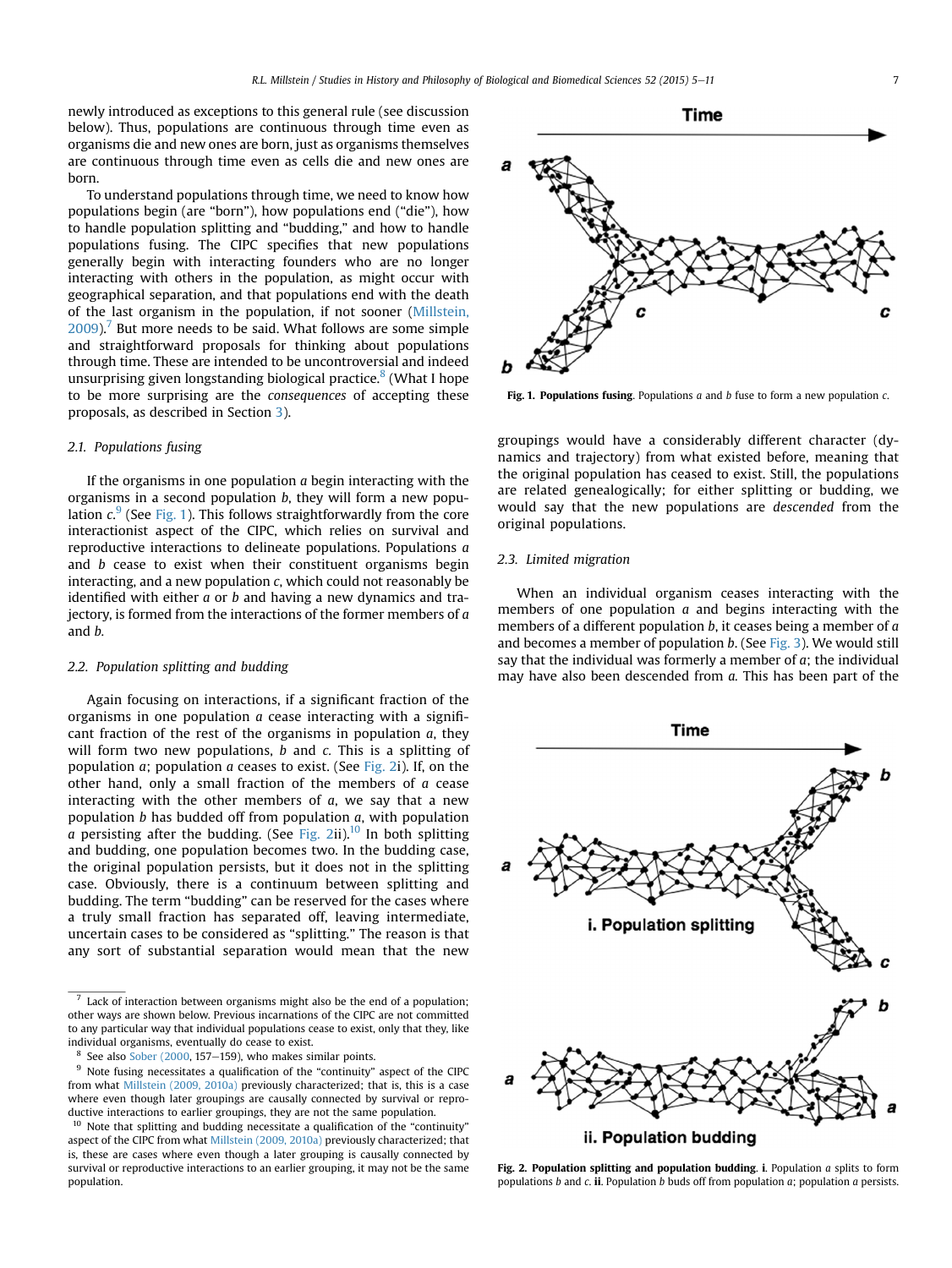<span id="page-3-0"></span>

Fig. 3. Limited migration. An individual organism leaves population b and becomes a member of population a.

CIPC all along, and is a standard way of handling migration in ecology and evolution. I emphasize it here in order to highlight that an organism's membership in any given population is always relativized to time. That is, we should say that an organism was a member of population  $a$  during time span  $x$  and a member of population b during time span y.

#### 2.4. Multiple migrations

Consider the two populations depicted in Fig. 3. Suppose that instead of rare migration between the populations, there were frequent migrations between the groupings. In that case, there would be one population, albeit one patchy population ([Millstein,](#page-6-0) [2010a](#page-6-0)), rather than two. (See Fig. 4). Because of the interactions between the patches, the fates of the two patches are linked. For example, an advantageous allele arising in one patch may spread into the other patch and become common in the population as a whole. Of course, there is linkage between the populations represented in Fig. 3 as well, but to a much lesser degree; the two populations linked by infrequent migration/interaction are a metapopulation ([Millstein, 2010a\)](#page-6-0). As with the distinction between splitting and budding, there is no sharp dividing line between metapopulations and patchy populations.



Fig. 4. Multiple migrations. What might otherwise be two populations is actually one population, a, because of the interaction of organisms between the patches.

## 3. Shedding light on the three puzzles

These simple, straightforward assumptions help answer our three puzzles, as follows.

## 3.1. Population membership at a time

Can a person be a member of more than one population, as we would say that a person can be a member of more than one race? In short, no. As discussed in Section [2.3,](#page-2-0) a person is a member of only one population at a time-the one they are currently interacting with. When they stop interacting with the members of one population and begin interacting with the members of another, they leave the former and join the latter. Thus, a person can be formerly a member of one population and currently a member of a new population. The exception is when many such people are interacting between what would otherwise be separate populations. As discussed in Section 2.4, this is in fact one patchy population, so the person in question is still a member of just one population at a time.

More precisely, if a person begins interacting with a new population, then that person was a member of population  $a$  during time span  $x$  and is a member of population  $b$  during time span  $y$ . An offspring of an individual who migrated from a to b, is descended from population a but is not a member of population a. Similarly, in cases of splitting or budding, offspring of members of the new population are descended from the original population a but are not members of population a. In these ways, population membership is relativized to time.<sup>11</sup>

My discussion here might prompt some to think about various possible degenerate cases. For example, suppose a person is going back and forth between populations, e.g., leaving a population to bring food for sale to another population and then returning back to the original population, further supposing that they are the only person, or one of a small number of people, doing so. (Since again, if many such people were engaging in such interactions, there would be one patchy population, not two separate populations). Assuming that the majority of the person's interactions are with the original population, the person's fate is more tightly linked with the original population, thus making that the population to which they belong. On the other hand, suppose the person alternately interacted with the two populations for six months each, so that one might think that there was no reason to say that the person was more a member of one population than the other. Although it might seem counterintuitive, relativizing to time seems to be the answer here; the person is a member of the first population for a time, then a member of the second population for a time (and not a member of the first), and then upon re-interacting with a first population again, becomes a member of that population for the subsequent time period. Finally, we might consider the case of someone who is interacting with more than one purported population at the same time. It is difficult to come up with examples that would not also imply other interactions between the two groupings, making them one patchy population rather than two: the dropping of a nuclear bomb, the creation of a dump site, or the building of a noisy airport. Perhaps there are such cases, but I suspect they are rare. Note that the CIPC is not meant to be a definition spelled out in terms of necessary and sufficient conditions, with counter-examples serving as defeaters. Rather, it is a concept that can be applied to various cases, i.e., various groupings of organisms in nature, $^{12}$  fitting them

 $11$  Note that this is different from *delimiting* a population by a certain time period. <sup>12</sup> Thus the CIPC is in the spirit of [Winther, Giordano, Edge, & Nielsen](#page-6-0)'s (2015) "natural population" kind, although there is no reason in principle that one could not try to apply the CIPC to a laboratory population, which would mean that the CIPC could fit two of the three kinds in Winther et al.'s tripartite distinction.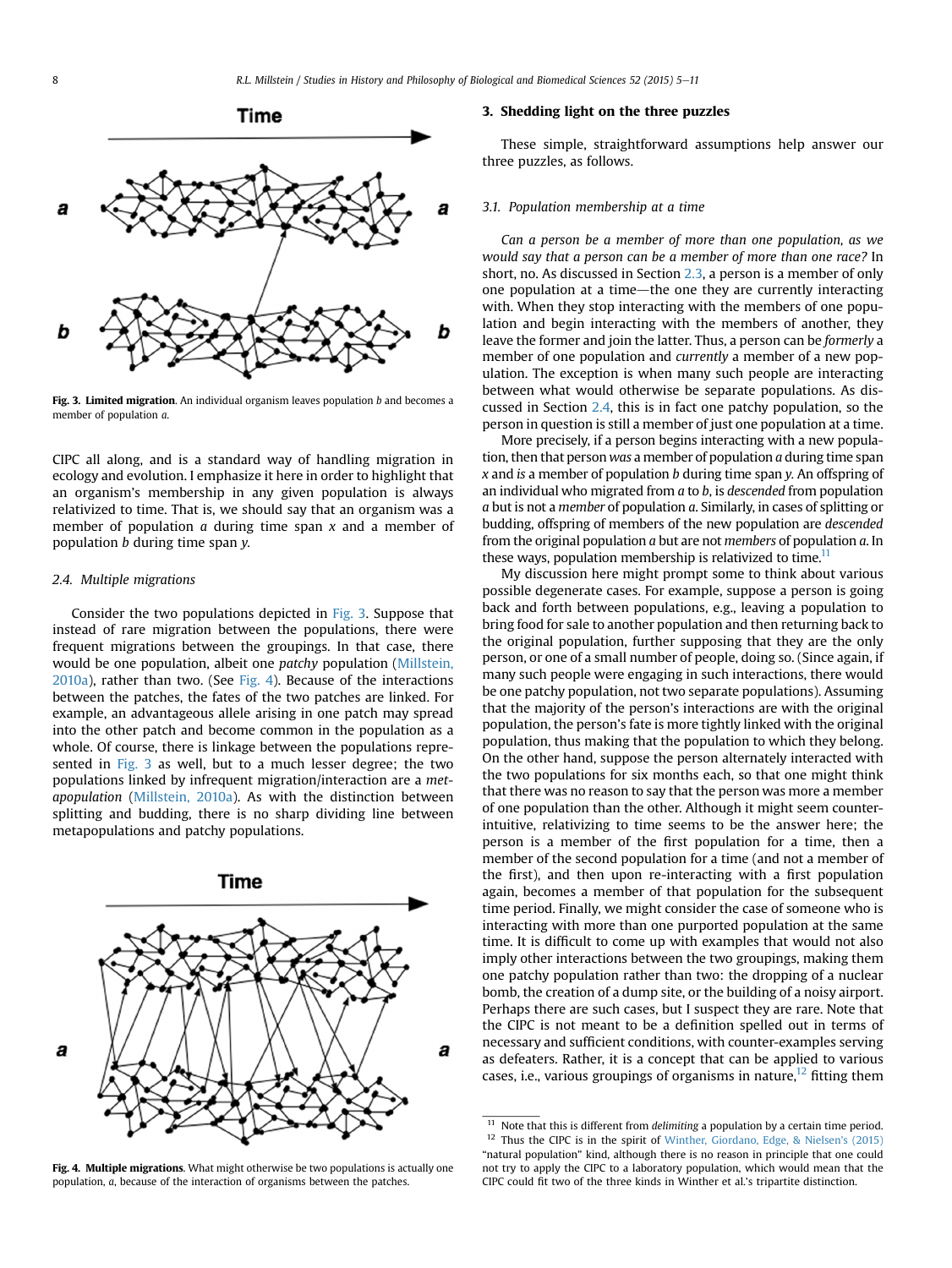more or less well. Biology is messy and no concept can or should correct for that.

If we want to maintain the claim that a person can be of more than one race while incorporating a population concept into the race concept, we should likewise be clear about which population they are currently a member of and which populations they are descended from-and when. To do otherwise is to potentially confuse past population membership with present. And we would need to reconcile the fact that someone can change the population that they are a member of (i.e., are a part of), but we generally don't think that someone can change their race.

## 3.2. Forward-looking vs backward-looking concepts

Is 'race' a 'backward-looking' concept? Maybe; I have not taken a stand on that here. But since biological concepts of "race" are often closely tied to "ancestry," at least some of them are. Is "population" a "forward-looking" concept? Not solely, as we have seen. Populations, I argued, can either be backward or forward looking. Contra Gannett, we do not need two different concepts to capture this. Instead, we just need to indicate the relevant time period-present-day or some time in the past.

Have confusions been introduced by characterizing "race" in terms of "population"? If race is solely backward looking, then yes, perhaps there are some confusions introduced by thinking about race in terms of populations. For example, a person might be descended from a population that she is no longer interacting with, and thus her fate is no longer intertwined with members of that population in the same way.<sup>13</sup> Alternatively, we might revise our concept of race to be both forward and backward looking, just as the concept of population is. Perhaps this would not be problematic; perhaps, for example, a researcher might coherently wish to predict what a particular race's gene pool will look like in the future given the population's current size, genetic composition, breeding structure, and rates of mutation and migration.<sup>14</sup> Such understandings would, however, require some modifications to our current concepts of race. Attending to time makes us realize the necessity for making such modifications.

## 3.3. Status of genetic clusters

Can genetic clusters, the result of interactions from different points in the past, be understood as delineations of populations or races or both? First, a bit of background: to formulate genetic clusters, a computer program such as STRUCTURE "loosely speaking, identifies subgroups that have distinctive allele frequencies" ([Rosenberg et al.](#page-6-0) [2002:](#page-6-0) 2382). Individuals can be assigned to more than one cluster to varying degrees. Rosenberg et al. found that "individuals from the same predefined population nearly always shared membership coefficients in inferred clusters"  $(2002, 2382).$  $(2002, 2382).$ <sup>15</sup> In saying that "predefined [population] labels were highly informative about membership in genetic clusters," Rosenberg et al. seem to be suggesting that similar membership across genetic clusters correspond reasonably well to populations. They also found that when the computer program was instructed to find five clusters, those five clusters "corresponded largely to major geographic regions" [\(2002,](#page-6-0) 2382); roughly, these were continental regions, divided by "major physical barriers" such as oceans, the Himalayas, and the Sahara ([2002,](#page-6-0) 2384). They avoid referring to the larger continental groups as "populations" or "races," but others, notably [Wade \(2002\)](#page-6-0), do not hesitate to identify those five continental groups with races. $16$ 

To return to the question asked at the outset of this subsection, two possible interpretations of [Rosenberg et al.](#page-6-0)'s (2002) results are that (1) the researchers have found evidence that most of the individuals from a given "predefined population"<sup>17</sup> are a sample of a genuine biological population (rather than, e.g., a sample of multiple biological populations), since individuals from the "predefined populations" have similar percentage membership in genetic clusters, and/or (2) the researchers have found evidence for the reality of human races (that, contra many scholars, human races really exist) by finding genetic clusters that roughly correspond to the continental origin of study subjects.<sup>18</sup> Interpretation  $(1)$  is a claim about human populations at a local (sub-continental) level, whereas interpretation (2) is a claim about human races at the (roughly) continental level.

If (1) is correct, then the larger continental groupings, which consist of numerous such populations, would not be populations themselves, at least according to the CIPC.<sup>19</sup> The CIPC holds that the boundaries of a population are the largest grouping where the rates of interaction are much higher within the grouping than outside. Thus, if the interactions were such that populations manifested at a more local scale, then the interactions would not be sufficient to form populations at the continental level, $^{20}$  although perhaps there might be sufficient interactions between the populations for the continental groupings to form metapopulations (or metametapopulations). Therefore, if (1) is true, then the genetic clusters do not correspond to populations (but perhaps similar percentage membership in clusters does), and there is a problem for the view that races (if they are indicated by genetic clusters, as (2) suggests) are in some sense populations.

However, there is a larger problem here, suggested by the quotation from Gannett above. Genetic clusters contain alleles that are the result of interactions from different points in time. Thus, it is ambiguous to suggest that similar percentage membership in clusters is evidence for human populations (interpretation 1), or that the genetic clusters are evidence for human races (interpretation 2), because human genetic clusters probably include genetic characteristics that originate from interactions within multiple populations from different points in the past: populations that have split, budded, fused, or been affected by immigration. The mere fact that the "predefined" populations often correspond to multiple

 $\frac{13}{13}$  This example assumes, as do other parts of this paper, that humans are currently divided into multiple populations, an assumption that has been challenged by M.A. [Hunter \(2014\)](#page-6-0). Relatedly, I also do not wish to deny that in today's interconnected societies that the fates of individuals descended from the same population are totally unlinked; they might, for example, be linked through societal biases.

<sup>14</sup> Thanks to Michael Hardimon for this suggestion.

<sup>&</sup>lt;sup>15</sup> A more recent study reaches similar conclusions: "Using the MS5435 subset, we sought to verify the accuracy of the individual [population] labels and the genotypic alignment of the source data sets. MDS plots of allele-sharing-distances illustrate that in the first two dimensions, indigenous individuals from the same geographic region largely cluster together, and admixed individuals lie between the clusters of their ancestral populations. These results support the inference that the individual [population] labels in the aligned human data are correct" ([Pemberton, DeGiorgio,](#page-6-0) [& Rosenberg, 2013](#page-6-0), 900).

<sup>16</sup> [Feldman \(2010\)](#page-6-0) argues for the use of the term "ancestry group."

<sup>&</sup>lt;sup>17</sup> It is somewhat unclear how these were defined, but it seems that some combination of language, geography, and self-identification often played a role (Noah Rosenberg, personal communication).

 $18$  Note that I am not endorsing these interpretations myself; Rosenberg et al. do not seem to be endorsing (2), as Wade does, but they may be endorsing (1).

<sup>19</sup> [Spencer \(2014b\)](#page-6-0) defends a concept of population on which these larger groupings would count as populations.

In other words, the CIPC would suggest that there are either populations at the continental level or at more local groupings, but not both. If there are enough interactions at the continental level to form populations at that level, then there are no populations at a more local level (but perhaps there are patches).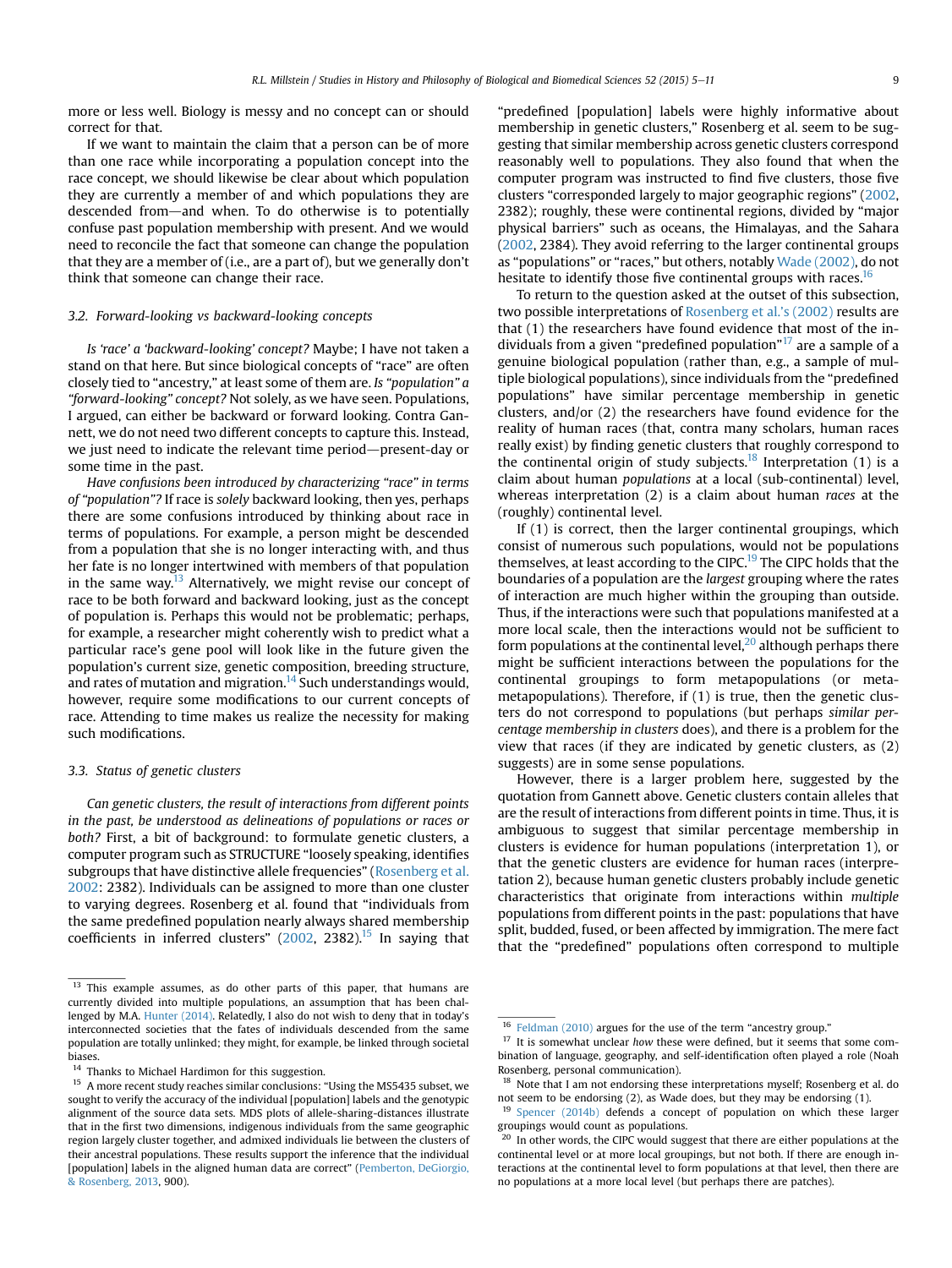<span id="page-5-0"></span>genetic clusters ("continents") itself suggests that. $^{21}$  In other words, are genetic clusters supposed to be evidence for current populations/races or past ones, and if past, at which points in the past? The clusters themselves do not provide this information, and so such claims cannot be inferred merely from considering cluster membership.<sup>22,23</sup> Thus, these sorts of time-ambiguous claims about populations and races, represented by interpretations (1) and (2), should be avoided altogether.

To say that genetic clusters are evidence for "races" (interpretation 2) is to pick out a time period when differentiation between peoples of different continents occurred. However, it is questionable whether there ever was such a time period; there is reason to think that human population structure is not that neat and tidy ([Hunley, Healey, and Long, 2009](#page-6-0)). We have good reason to doubt any view that explicitly suggests or implicitly implies that human history is characterized by isolated populations unaffected by migration, budding/splitting, and fusing. Invoking notions of population in race concepts without explicit mention of relevant time period risks implying that the populations in question are easily identified, persistent, and relatively static entities through long stretches of time.<sup>24</sup>

Even if there were a time period when differentiation between peoples of different continents occurred, there seems to be no principled reason why it would be any more significant evolutionarily or phenotypically than any other time period. For example, [Moreno-Estrada et al. \(2014\)](#page-6-0) show that in Mexico, some populations are as differentiated as "Europeans" are from "East Asians," with functional and medically relevant alleles that are rare or absent elsewhere. Of course, researchers might be interested in a particular evolutionary change (genotypic or phenotypic), and their interest in that particular change might dictate that they examine a particular period of time, but that is just to prove Gannett'[s \(2005\)](#page-6-0) point that there are historical periods of interest that depend on research context, but no historical period that is categorically important regardless of research context.

Likewise, to say that similar percentage membership in genetic clusters is evidence for populations (interpretation 1) is to pick out a certain time period as significant; but again, why would one point in time be more significant than any other? Finally, since we are all likely to be descended from multiple populations, it is ambiguous to speak of certain people or populations as "mixed" or "admixed" (e.g., the aforementioned study by Moreno-Estrada et al. differentiates between "admixed" populations and indigenous ones). To do so is to make a claim about a person being descended from more than one population—but which populations?<sup>25</sup> Without specifying the time period, we give unwarranted significance to certain populations we are descended from, and too often those end up being continental groups from unspecified time periods. $^{20}$ 

## 4. Conclusion

In short, we need to pay attention to time. Doing so shows that it may be challenging to incorporate a population concept into a race concept.

I have shown this by making some simple and straightforward assumptions about how to think about populations through time. These assumptions help to shed light on the three puzzles described at the outset of this paper. First, whereas on most accounts of race, a person can be a member of more than one race, a person can be a member of only one population at a time, although they may be descended from more than one population or change their population during their lifetime. Population membership is always relativized to time. Race concepts that incorporate a population concept should do likewise. Second, we do not need different concepts to handle forward-looking and backwardlooking populations; again, we just need to specify the time period under consideration for the population in question. Race concepts that incorporate a population concept may likewise need to encompass different points in history as well as future times. Third, we need to be very careful about inferring races and populations from genetic clusters, recognizing that the data reflect population structure from many points in time and resisting the temptation to privilege some points in time over others.

In other words, if we want to understand races in terms of populations, our race concepts may be different than we thought they were In particular, they should contain explicit reference to time. Conceiving of races as populations without proper attention to time yields problematic results. Although it may seem as though I have argued for a stronger claim (e.g., that races are not populations), I offer my arguments here in the same spirit that [Spencer](#page-6-0) [\(2015\)](#page-6-0) does, namely, in the hope of moving the debate forward. If I am right, we either need a better concept of race or a better concept of population, or both. Of course, having defended the CIPC in several papers [\(Millstein, 2009, 2010a, 2010b, 2014](#page-6-0)), my own view is that it is our concepts of race that are in need of revision.

## Acknowledgments

Thanks to the Griesemer/Millstein Lab for helpful feedback on the presentation that preceded this paper, and to my philosophy of biology graduate seminar in Fall 2013 for working through many papers in the philosophy of race from a biological point of view with me. Thanks also to members of the IHR Genomics and Philosophy of Race Research Cluster for helpful discussion throughout 2013- 2014-particularly to Rasmus Grønfeldt Winther for his tireless organizing and active engagement with each presentation, including my own—and to Michael Hardimon, Quayshawn Spencer, and three anonymous referees for helpful comments on the manuscript.

## References

 $\overline{a}$ <sup>21</sup> In Templeton's words: "...it is not surprising that when Behar et al. (2010) sampled Old World populations more finely and used the computer program STRUCTURE, most individuals showed significant genetic inputs from two or more populations, indicating that most human individuals have mixed ancestries and do not belong to a 'pure' group" [\(2013,](#page-6-0) 268).

<sup>&</sup>lt;sup>22</sup> See [Winther et al. \(2015\)](#page-6-0) for a discussion of similar problems that can be encountered when trying to infer populations from genetic clusters.

<sup>&</sup>lt;sup>23</sup> On the other hand, methods used by biologists such as [Ralph & Coop \(2013\)](#page-6-0) are able to infer something about the time and place of common origin, by looking at the lengths of shared genomic segments (which get shorter as you go further back in time, due to recombination).

<sup>24</sup> See [Winther & Kaplan \(2013\)](#page-6-0) for a discussion of how migration, splitting, and fusion affect tree topology.

 $25$  Along similar lines, Lorusso and Bacchini note, "...when you want to search for percentages of genetic ancestry in a particular individual, you need to compare her DNA variation with that of samples coming from populations presumed to be proxies for her ancestral populations. However, the choice of the proxy populations is at least partially arbitrary, therefore each attribution of a specific genetic ancestry to an individual is in itself ambiguous" ([2015](#page-6-0), PG; emphasis in original, references deleted).

[Andreasen, R. O. \(1998\). A new perspective on the race debate.](http://refhub.elsevier.com/S1369-8486(15)00031-X/sref1) The British Journal for the Philosophy of Science,  $49(2)$ ,  $199-225$ .

[Barker, M. J., & Velasco, J. D. \(2013\). Deep conventionalism about evolutionary](http://refhub.elsevier.com/S1369-8486(15)00031-X/sref2) groups. [Philosophy of Science, 80](http://refhub.elsevier.com/S1369-8486(15)00031-X/sref2), 971-[982](http://refhub.elsevier.com/S1369-8486(15)00031-X/sref2). [Baum, D. A. \(1998\). Individuality and the existence of species through time.](http://refhub.elsevier.com/S1369-8486(15)00031-X/sref3) Sys-

tematic Biology,  $47(4)$ ,  $641-653$ .

[Behar, D. M., Yunusbayev, B., Metspalu, M., Metspalu, E., Rosset, S., & Parik, J. \(2010\).](http://refhub.elsevier.com/S1369-8486(15)00031-X/sref36) [The genome-wide structure of the Jewish people](http://refhub.elsevier.com/S1369-8486(15)00031-X/sref36).

<sup>&</sup>lt;sup>26</sup> See [Verdu and Rosenberg \(2011\)](#page-6-0) and [Liang and Nielsen \(2014\)](#page-6-0) for methods that seek to take into account the history of population admixtures.